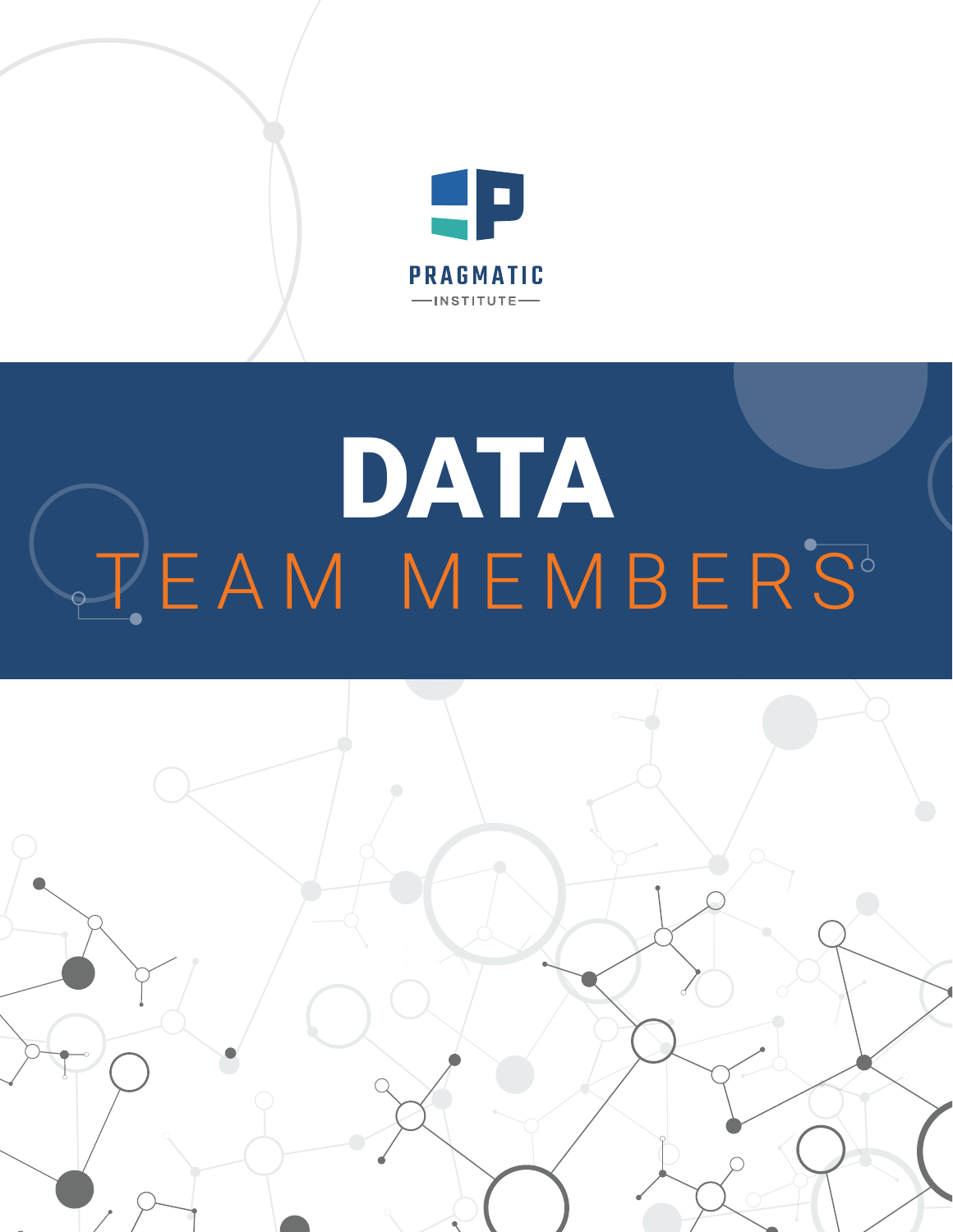

© 1993–2021 Pragmatic Institute, LLC. All rights reserved. Other company and product names mentioned in this manual are the intellectual property of their respective companies and as such shall remain the sole property of those respective companies.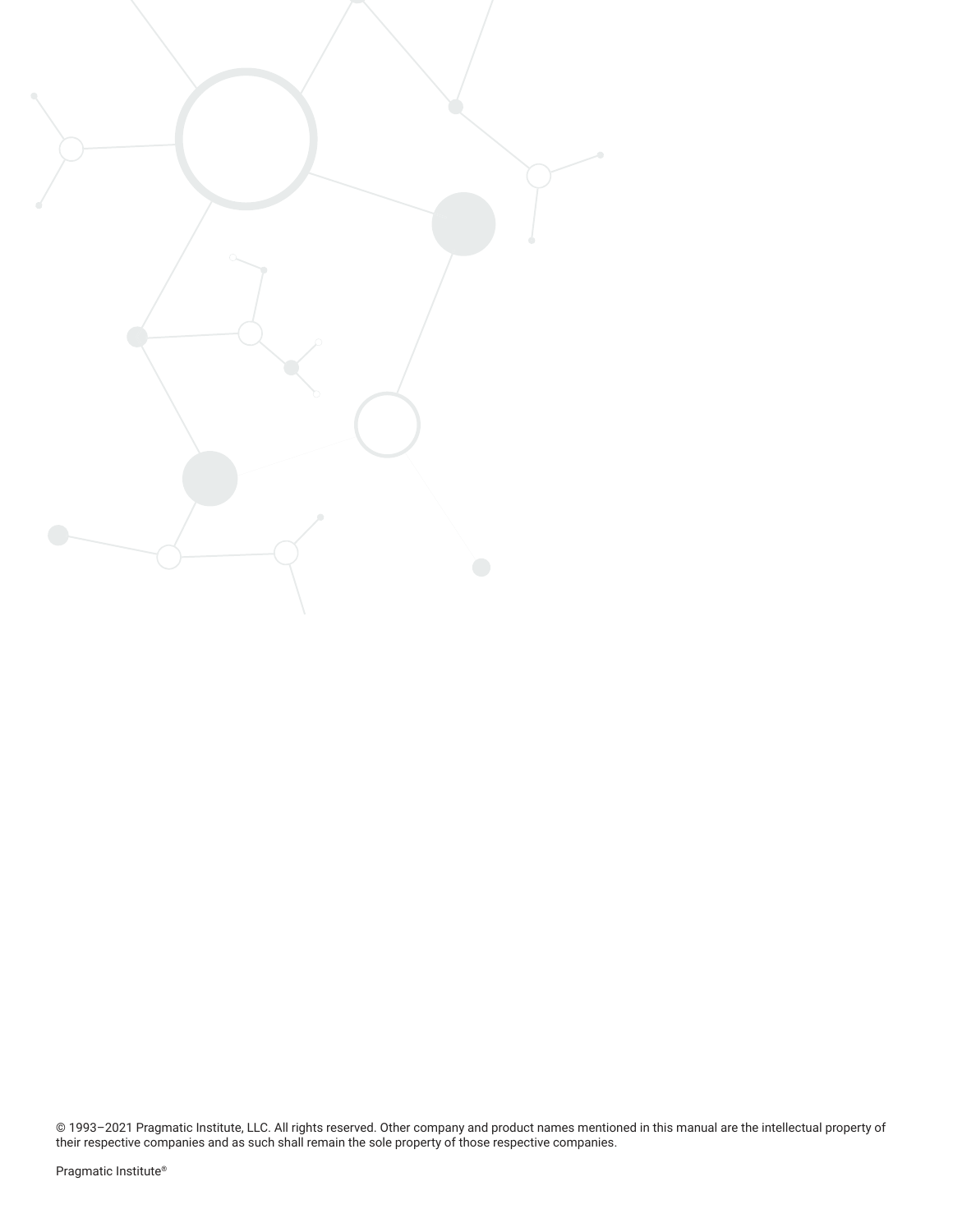

# DATA **TEAM MEMBERS**

### Data Scientist

#### Key Responsibilities

- Cleans and organizes big data
- Solves business tasks using machine learning and data mining techniques

#### Languages

- Coding: R, Python, Scala
- Database: SQL
- Computing: Hadoop/Spark

# Database Administrator

#### Key Responsibilities

- Ensures that databases are available to all relevant users
- Data security
- System performance

#### Languages

- Database: SQL
- Other: Java, Python
- Distributed computing tools

## Data Analyst

#### Key Responsibilities

- Collects and processes data
- Conducts basic statistical analyses
- Presents and explains results
- Supports more advanced/senior technical staff

#### Expertise

- Distributed computing (user)
- Predictive modeling
- Math and statistics
- Machine learning
- Storytelling and visualization
- Capable of working with big data

#### Expertise

- Backup and recovery
- Database systems
- Distributed computing
- Data security
- Enterprise resource planning



#### Languages

- Statistical: R/SAS/Stata/Matlab
- Office tools

#### **Expertise**

- Spreadsheet manipulation and analysis
- Data visualization
- Basic math and statistics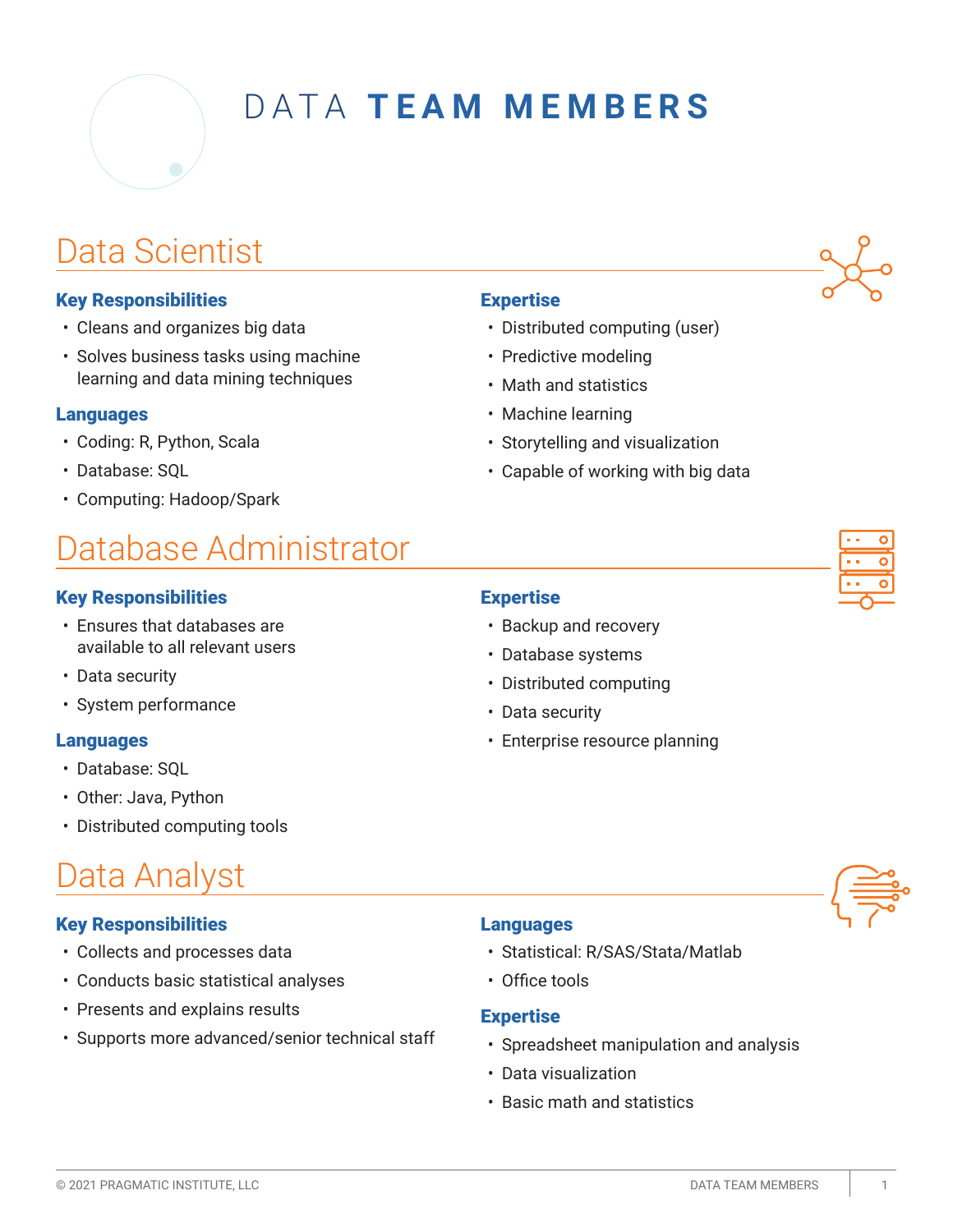# Business Analyst

**PRAGMATIC** 

#### Key Responsibilities

- Serves as intermediary between business and technical teams
- Links data insights to actionable business decisions
- Uses storytelling techniques to communicate data science results to organization

#### Languages

- Office tools
- Tableau/Splunk

# Data and Analytics Manager

#### Key Responsibilities

- Manages data science team
- Prioritizes and manages data science projects
- Identifies and supports opportunities to use these skills throughout an organization

#### Languages

• Depends on level of technical or non-technical involvement

### Data Engineer/Architect

#### Key Responsibilities

- Designs and implements data management systems to integrate, centralize, protect and maintain data sources
- Designs and maintains systems for data science staff to develop and put data science applications into production

#### Languages

- Database: SQL/NoSQL
- Distributed Computing: Hive, Pig
- General purpose: Python, Java, Perl
- Statistical: Matlab/R/SPSS/SAS

#### Expertise

**Expertise** 

- Leadership
- Project management

• Basic data modeling

- Interpersonal communication
- Understanding of roles and responsibilities of teams

• Knowledge of Office suite to present data

• Knowledge of visualization tools to illustrate

• Storytelling and data-driven communication

science findings to management

business problems or solutions

- Expertise:
- Data warehousing
- Database architecture
- ETL tools
- Business intelligence tools
- Kubernetes/cluster management tools





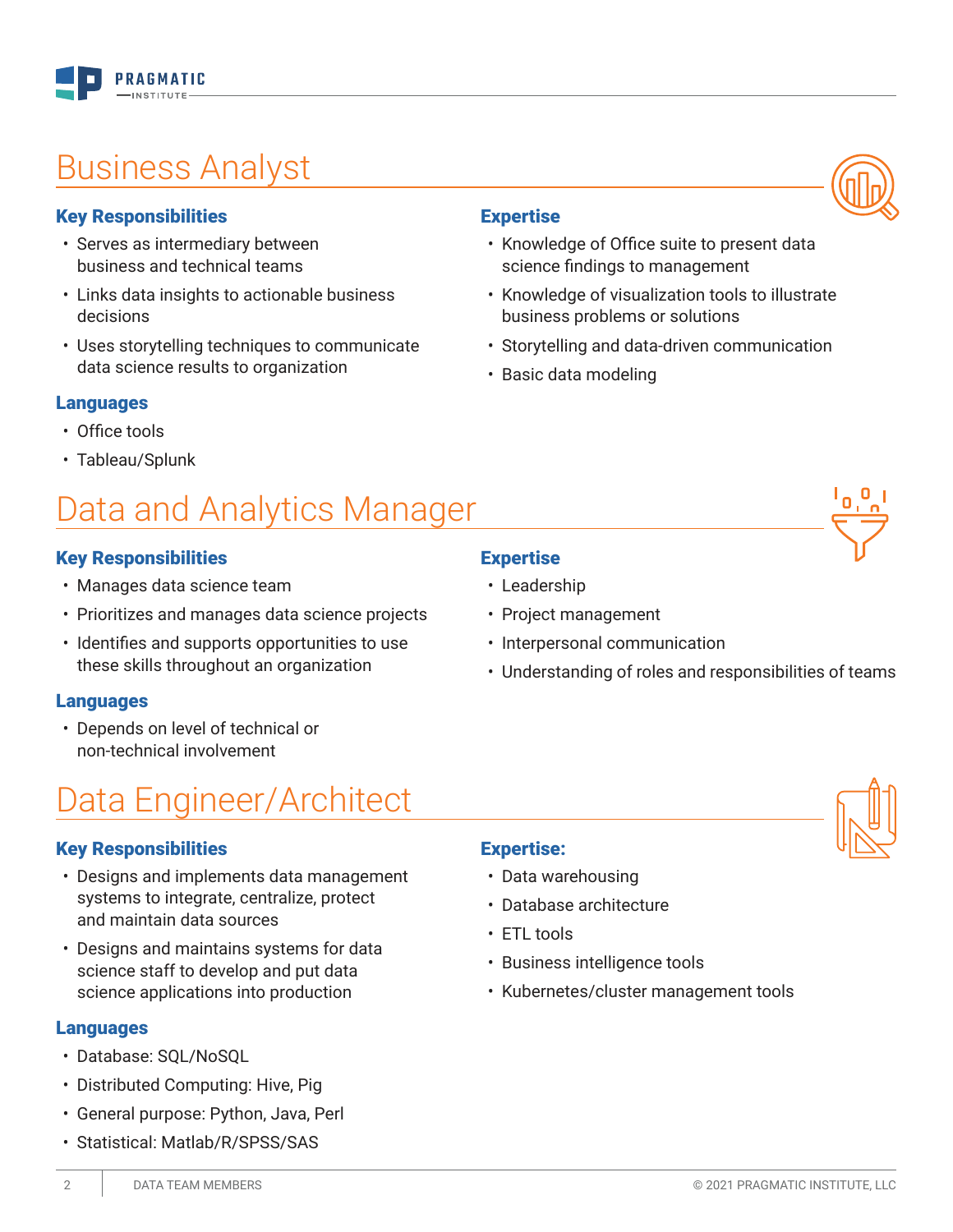# DATA **TITLES & SKILL SETS**

The titles below are assigned skill sets, each skill being charted on a scale of perceived importance where a 10 indicates the skill is seen in the industry as a vital job function, frequently performed by a knowledgeable person; a 0 indicates a skill that likely will never be performed and requires no training for the title holder. A person could perceivably hold several of these titles, particularly at a small organization.

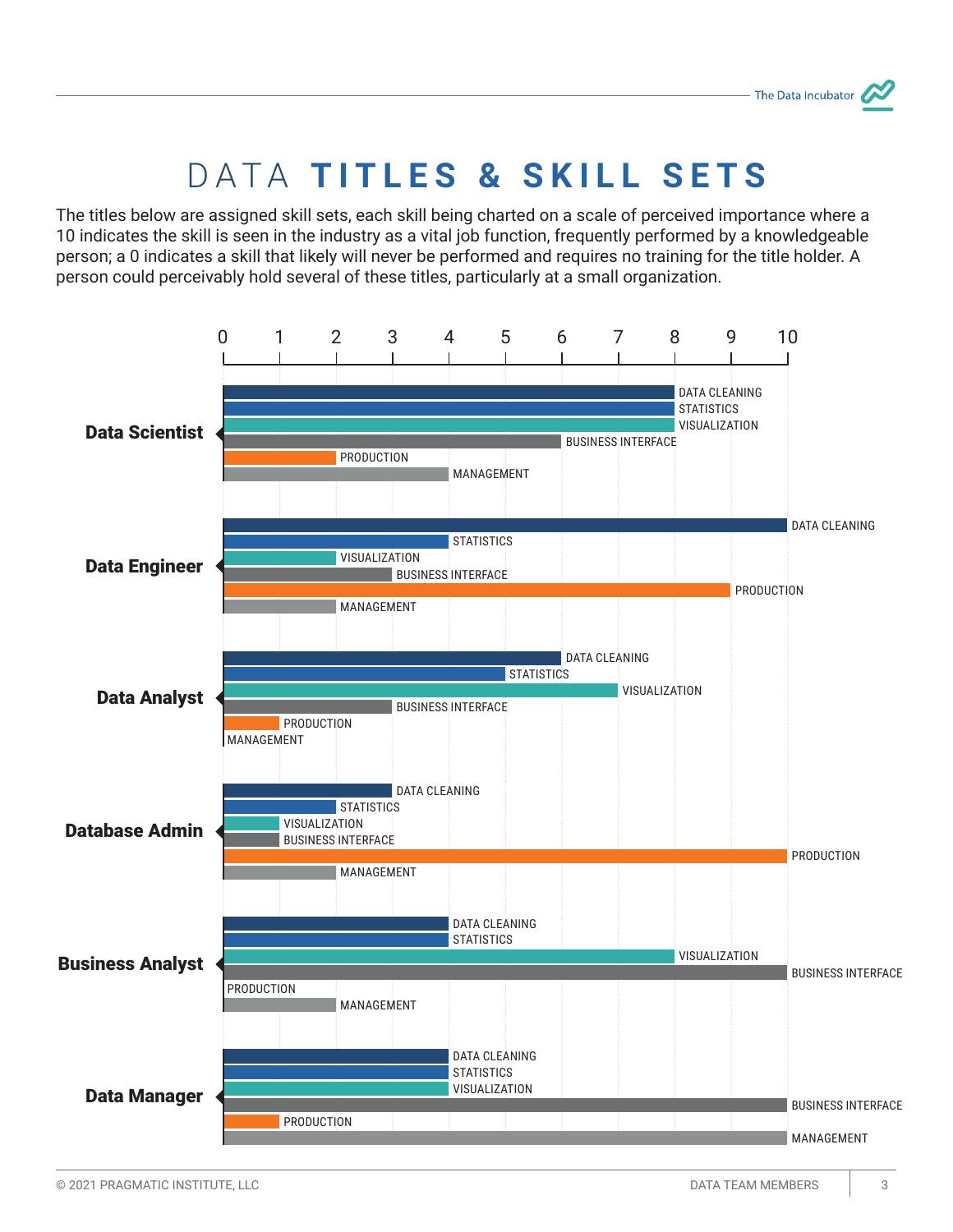

# DATA **TITLES & FIELDS**

- a. Database Administrator
- b. Data Engineer
- c. Data Scientist
- d. Data Analyst
- e. Data & Analytics Manager
- f. Business Analyst

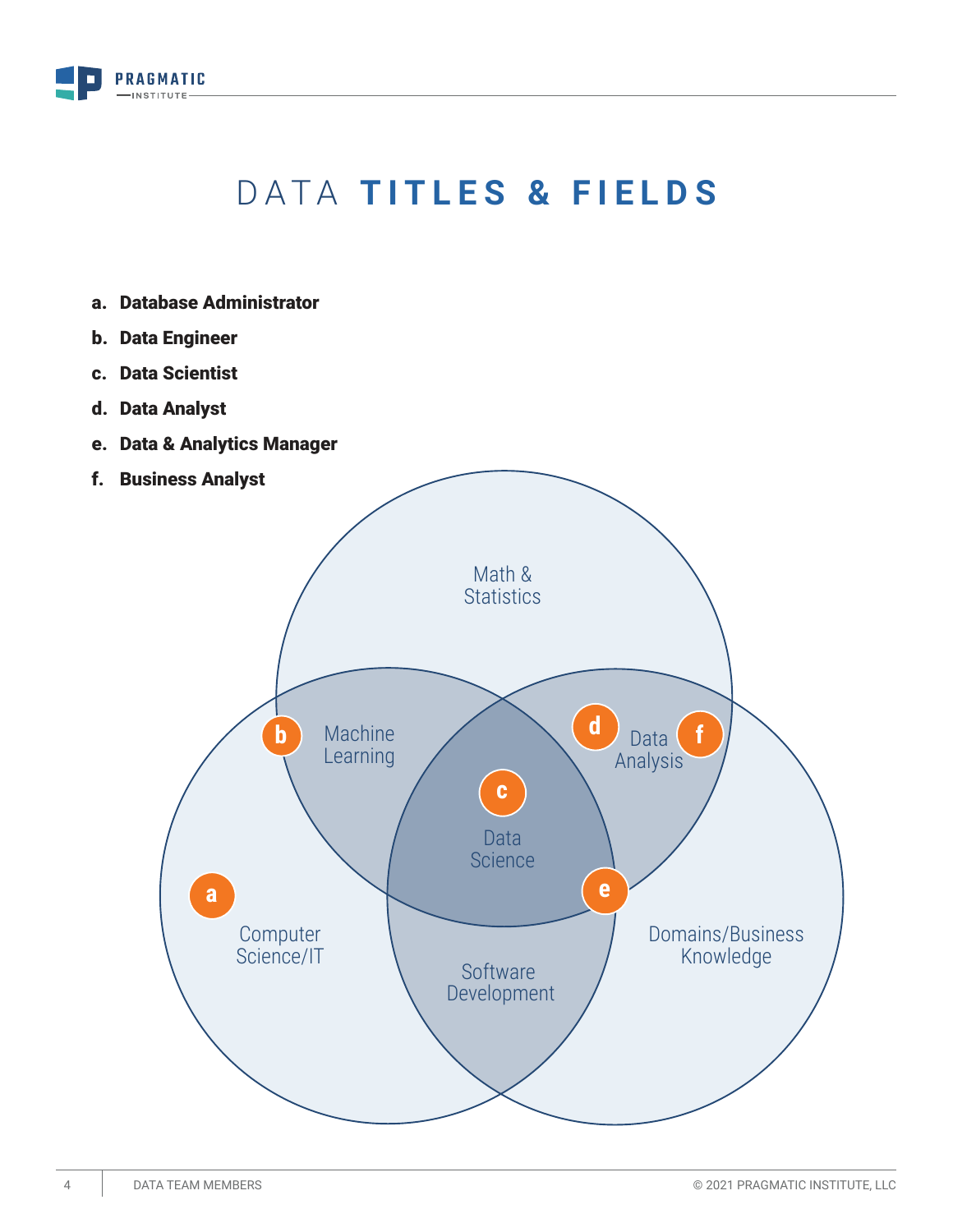





# **Drive business outcomes with powerful data analysis.**

**Capture the full value** of your organization's data with help from data and business experts. Pragmatic Institute's new course, *Business-Driven Data Analysis*, teaches data practitioners and

teams a proven and repeatable approach to analysis so they can effectively communicate with stakeholders and share critical insights that deliver value for the bottom line.

**PragmaticInstitute.com**